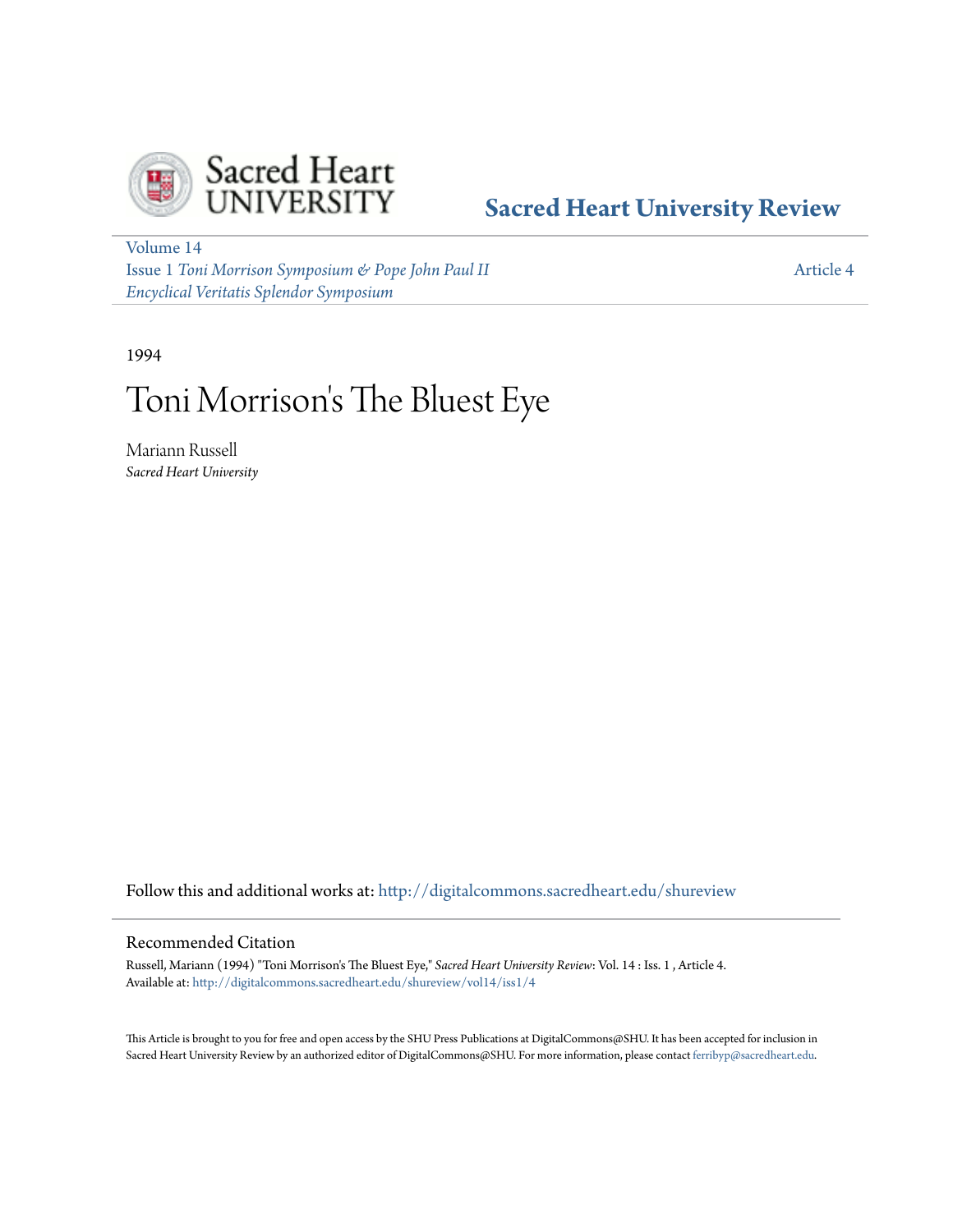# **MARIANN RUSSELL**

## **Toni Morrison's The Bluest Eye**

... this American world — a world which yields him no true self-consciousness, but only lets him see himself through the revelation of the other world. It is a peculiar sensation, this double consciousness, the sense of always looking at one's self through the eyes of others, of measuring one's soul by the tape of a world that looks on in amused contempt and pity.

W.E.B. DuBois, *Souls of Black Folk* 

Here cited is W.E.B. DuBois' classic statement of the African-American "double consciousness," a statement addressing a kind of cultural mulattoism and a resulting sensibility which belongs to two worlds. It addresses the phenomenon of two different value systems incorporated in "one dark body." DuBois is indicating how the black American's consciousness or sensibility coexists with one which devalues it, how African-American self-esteem is jolted by internalized "white values." Looking at Toni Morrison's first published novel *The Bluest Eye,* one can see her exploring this world of "double consciousness"; in fact, she takes the concept further as she not only depicts a protagonist who is judged by the tape measure of white American values, but she also presents an African-American child whose identity is *nullified* by these cultural values.

As Jane Kuenz in *"The Bluest Eye:* Notes on History, Community, and Black Female Subjectivity" has pointed out, ' 'Morrison seems to move her examination of Pecola's life back and forth from the axis of race to that of gender.''' Images and elements of racial and gender identification are conflated in the person of eleven-year-old Pecola Breedlove, who pays attention not to images of white male power but to images of white female beauty. Kuenz

*Mariann Russell is Professor of English at Sacred Heart University.*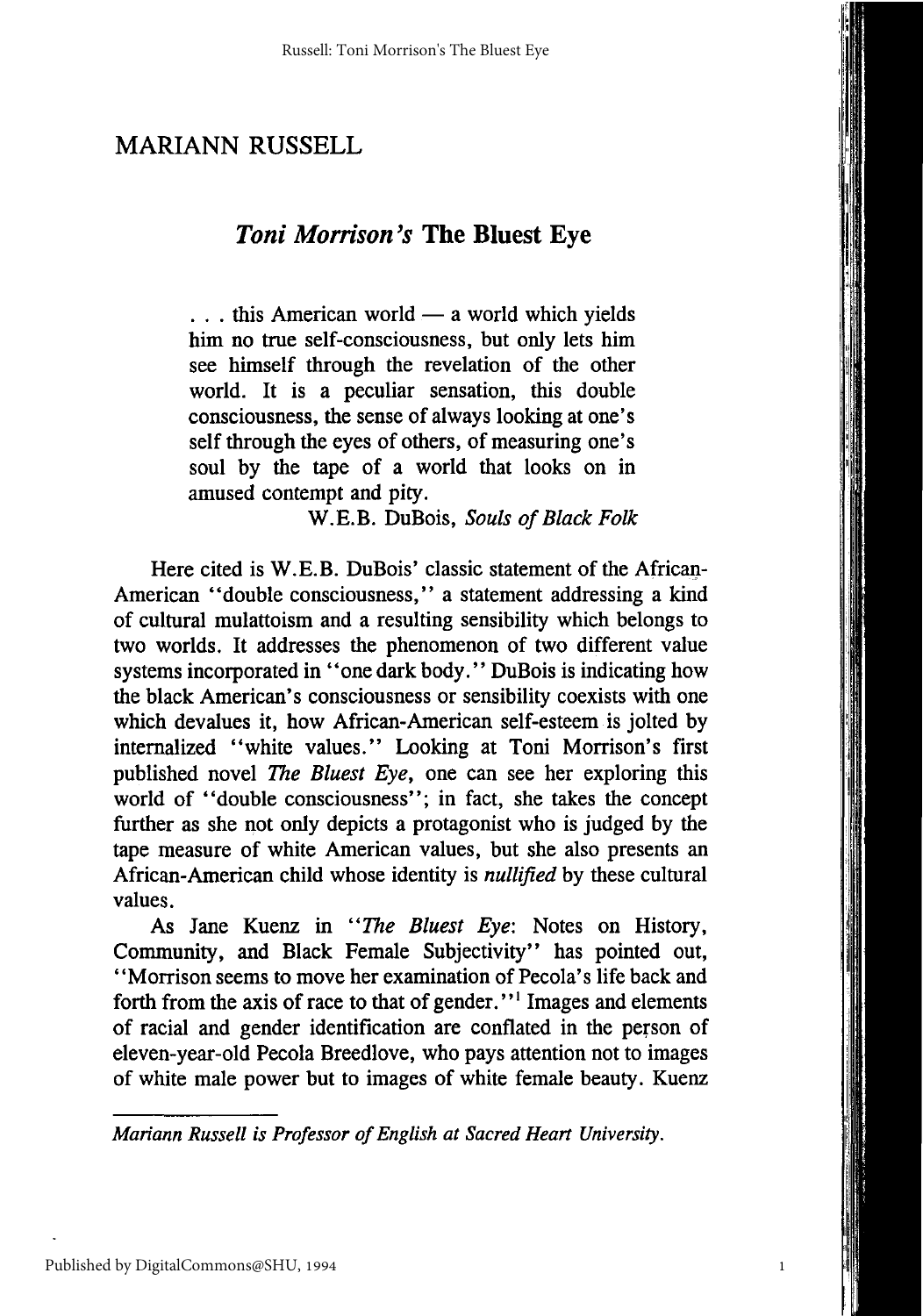#### 36 MARIANN RUSSELL

also has noted that Pecola's difficulty arises from her identification of herself as synonymously black and ugly. Popular culture of Lorain, Ohio projects images of female beauty that deny Pecola's self. The beautiful is blond and blue-eyed; Pecola as an "ugly" dark black girl is shut out from any valorization of self in the communications media. Pecola simply does not exist in any aesthetic sense.

Morrison uses various narrative strategies to expose the blasting of Pecola's psyche. Chief among these is the use of various perspectives expressed by different voices. Not all of these voices speak of black/white disesteem for blackness. Some, such as Mrs. MacTeer, reveal a firm and positive sense of self. Other voices speak in reverie, gossip, song, and/or "fussing," giving a sense of the texture of black communal life. The voices of such grotesques as the prostitutes, China, Poland, and Maginot Line, and the pedophile, Soaphead Church, also add to the layering of black experience. Some voices especially illustrate black valorization: the double perspective of the nine-year-old narrator, Claudia, and her adult self who reviews and comments on Pecola's experience esteems Pecola and relates her victimization by black and white.

One of the most effective narrative strategies is Morrison's manipulation of the Dick and Jane story to illustrate the perspective of the dominant community and its relation to the black community in general and the Breedlove family in particular. *The Bluest Eye*  begins with a passage about Mother, Father, Dick, and Jane who live happily in a green and white house with a cat and dog. The language and syntax are appropriate for a first reader of that day. As those of us who used such readers remember, we were taught how to read, but we were also exposed to the "typical" American family, which was white without any intrusion of black as neighbor, friend, or schoolmate. The representative family imaged is an unmistakably white American family constellation.

Morrison has the same short passage copied in smaller print and without punctuation and capitalization so that some odd juxtapositions such as "father dick" occur. Finally, she copies the same passage without punctuation, capitalization or spacing in very small print so that the passage reads like a manic response to the first excerpt from Dick and Jane: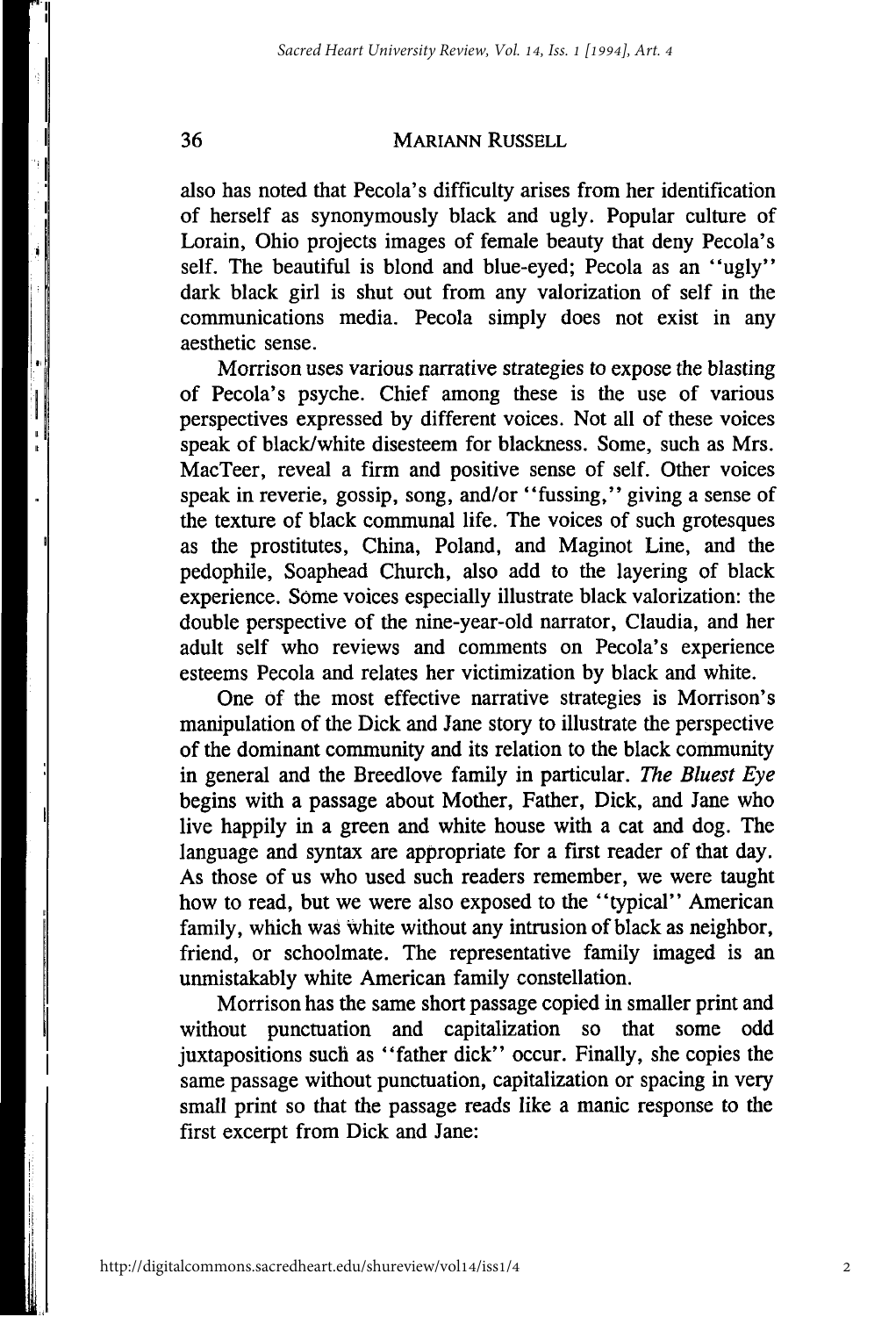#### TONI MORRISON'S *THE BLUEST EYE* **37**

#### Rundogrunlooklookherecomesafriend.

Later in the novel, some line from the Dick and Jane story heads various sections of the book in heavily ironic fashion. For example, the "green shuttered house" introduces the storefront where the Breedlove family lives; the mother laughing introduces a section where Pecola's mother reminisces about her life with her frequently brutal husband. The section where Pecola is raped by her father is introduced by a line about Father playing with Jane. Reference to a cat prefigures Junior, son of a lower middle class black family, hurling his mother's cat at Pecola, thus expressing his hatred of mother, cat, and Pecola. The Dick and Jane reference to a family dog prefaces a section where Pecola is tricked into poisoning a dog beloved by its elderly owner. In each case, the manic printing, the chaos of letters run together, signals the Breedlove family's stunted existence.

The voice of Claudia MacTeer, who shares aspects of Pecola's experience and narrates them from her own perspective, contradicts the Dick and Jane story. Claudia is still young enough to value her African-American self, to be immune to blond, blue-eyed dolls' unchallenged appeal, and to see that while "light-skinned" Maureen Peal is more popular, she is not "brighter" or "nicer" than she and her sister. Claudia genuinely likes Pecola. Prepubescent and in some ways presocialized, Claudia is clear-eyed enough to resist the pull of images of white female beauty. The adult Claudia sees Pecola's obsession with blue-eyes as one extreme of the socialization of blacks in America.

Given the context of pervasive white cultural values, Pecola's involvement with the blond, blue-eyed seems not abnormal at first. Both she and Claudia's ten-year-old sister Frieda, "love" Shirley Temple, "so cu-ute." The film image of the charming Shirley extends to such things as Shirley Temple mugs. Pecola drinks mug after mug of milk for the pleasure of seeing, "eating," in a sense becoming Shirley Temple. When Pecola goes to a store to buy candy, she chooses Mary Jane for the pleasure of gazing at, "eating," becoming the blue-eyed Mary Jane.

And of course there are the blond, blue-eyed dolls that Claudia has given her at Christmas: "all the world had agreed that a blue-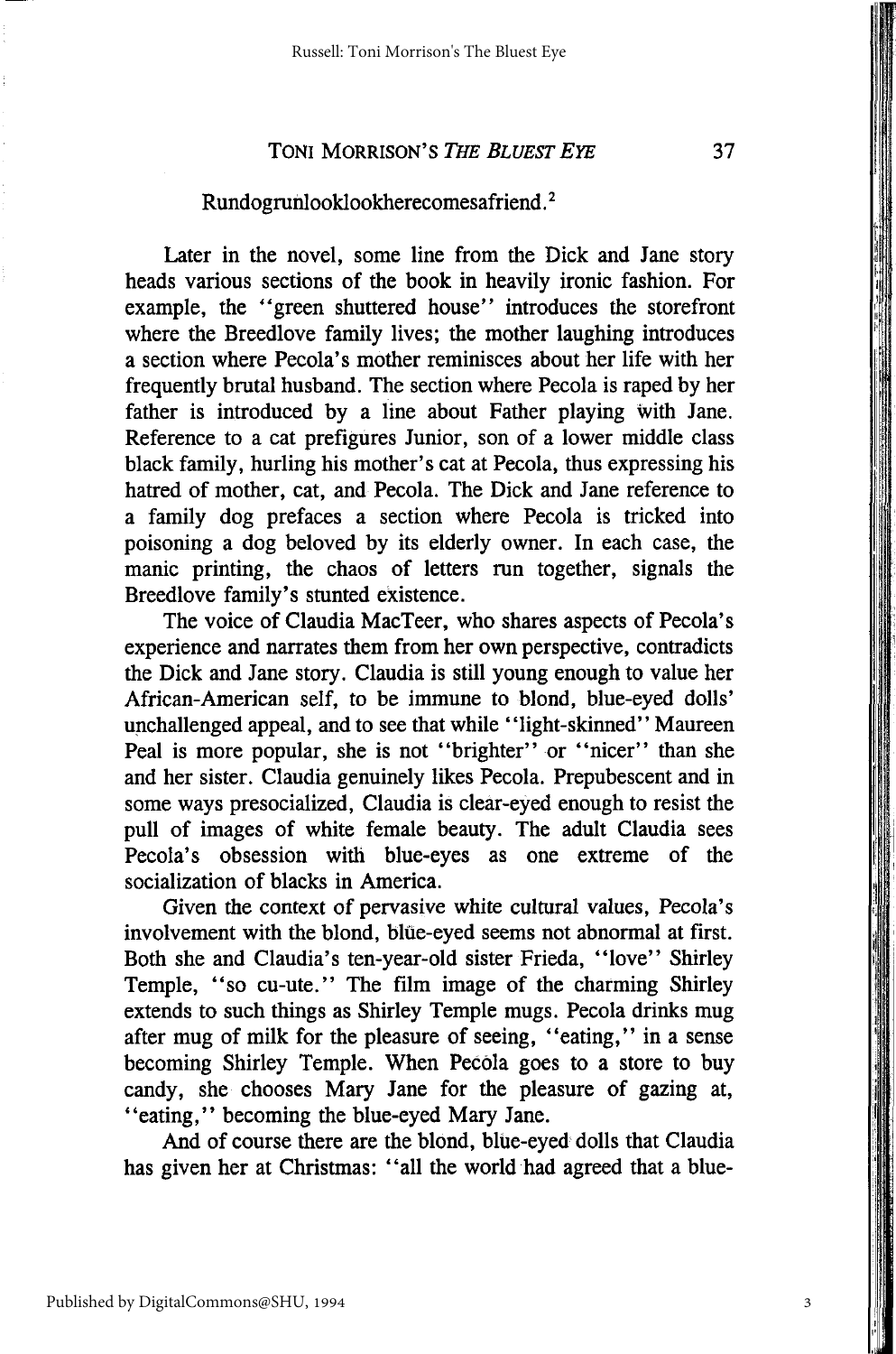#### 38 MARIANN RUSSELL

eyed, yellow-haired, pink-skinned doll was what every girl child treasured" (p. 20). Among that world is Pecola, whose mother later slaps her while she cooingly ministers to the pink and white child of her employers. The blue-eyed seem to pervade the text, as even the all black cat hurled at Pecola has blue eyes.

White female images are further displayed by films. The avatars of beauty are Shirley Temple, Greta Garbo, Ginger Rogers, Jean Harlow, Betty Grable, and Hedy Lamarr. There, in a world of romantic love and worth validated by physical beauty, Pecola's mother receives a disastrous idea of "how to be loved" and virtually destroys her family as a result: "She was never able, after her education in the movies, to look at a face and not assign it some category in the scale of absolute beauty, and the scale was one she absorbed in full from the silver screen" (p. 97).

But real people also are involved in this scale of beauty to nonbeauty. Considered "ugly, " Pecola is ignored by teachers and other students, except the boys who taunt and victimize her, thus expressing their own "exquisitely learned self hatred. . . . 'Black e mo Black e mo Ya daddy sleeps nekked . . .' " (p. 55), they chant. On the other hand, Maureen Peal, a "high-yellow dream child," rich and advantaged, appears like a "false spring." She charms the teachers and the black boys who taunt Pecola; the black and white girls all love Maureen. Claudia intuits, "the *Thing* to fear was the *Thing* that made *her* beautiful, and not us" (p. 62).

Pecola finally succumbs to her earlier wish to have pretty blue eyes, eyes so pretty that the happy family life imagined for the blond, blue-eyed would be hers. Pecola, searching to "have somebody love her," is briefly endeared to her father, who, drunk and dangerously "free,'' rapes and impregnates the ejeven-year-old. Forbidden to go to school, she asks Soaphead Church, supposed to have magic powers, for blue eyes. All her misery, all her "ugliness" can be removed by the acquisition of blue eyes. Pecola and her fragmented other self admire in the mirror the new blue eyes they alone see, as the "little-girl-gone-to-woman" (p. 28) withdraws from the painful experience which is her life.

The story ends with Pecola schizophrenic and her child stillborn. The adult Claudia sees the schizophrenic picking through the garbage of the community, making plain the nullification of her